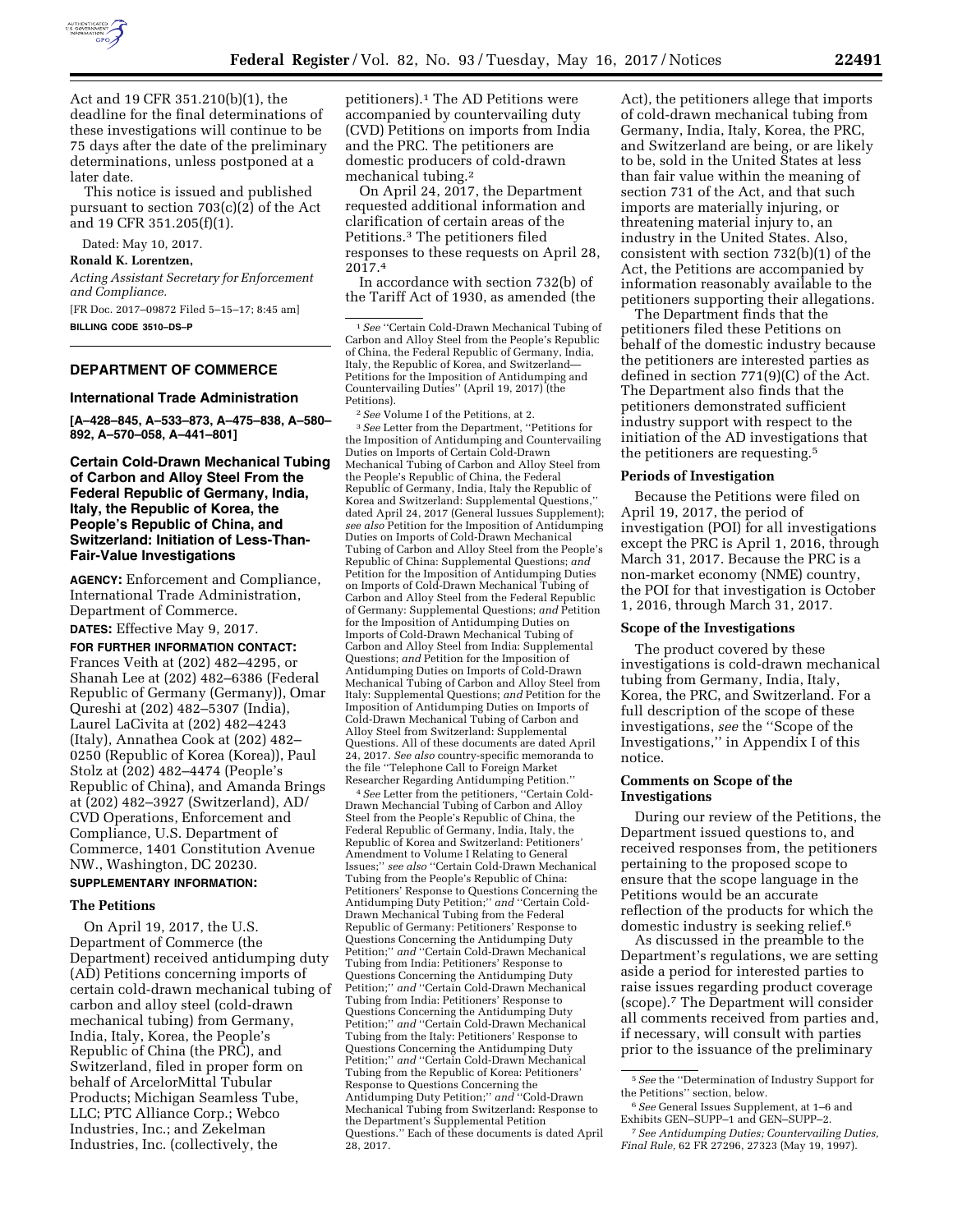determinations. If scope comments include factual information (*see* 19 CFR 351.102(b)(21)), all such factual information should be limited to public information. To facilitate preparation of its questionnaires, the Department requests all interested parties to submit such comments by 5:00 p.m. Eastern Time (ET) on Tuesday, May 30, 2017, which is the next business day after 20 calendar days from the signature date of this notice.8 Any rebuttal comments, which may include factual information, must be filed by 5:00 p.m. ET on Friday, June 9, 2017, which is 10 calendar days from the deadline for initial comments.9

The Department requests that any factual information the parties consider relevant to the scope of the investigations be submitted during this time period. However, if a party subsequently finds that additional factual information pertaining to the scope of the investigations may be relevant, the party may contact the Department and request permission to submit the additional information. All such comments must be filed on the records of each of the concurrent AD and CVD investigations.

## **Filing Requirements**

All submissions to the Department must be filed electronically using Enforcement and Compliance's Antidumping and Countervailing Duty Centralized Electronic Service System (ACCESS).10 An electronically-filed document must be received successfully in its entirety by the time and date when it is due. Documents excepted from the electronic submission requirements must be filed manually (*i.e.,* in paper form) with Enforcement and Compliance's APO/Dockets Unit, Room 18022, U.S. Department of Commerce, 1401 Constitution Avenue NW., Washington, DC 20230, and stamped with the date and time of receipt by the applicable deadlines.

# **Comments on Product Characteristics for AD Questionnaires**

The Department will provide interested parties an opportunity to comment on the appropriate physical characteristics of cold-drawn mechanical tubing to be reported in response to the Department's AD questionnaires. This information will be used to identify the key physical characteristics of the merchandise under consideration in order to report the relevant costs of production accurately as well as to develop appropriate product-comparison criteria.

Interested parties may provide any information or comments that they feel are relevant to the development of an accurate list of physical characteristics. Specifically, they may provide comments as to which characteristics are appropriate to use as: (1) General product characteristics and (2) productcomparison criteria. We note that it is not always appropriate to use all product characteristics as productcomparison criteria. We base productcomparison criteria on meaningful commercial differences among products. In other words, although there may be some physical product characteristics utilized by manufacturers to describe cold-drawn mechanical tubing, it may be that only a select few product characteristics take into account commercially meaningful physical characteristics. In addition, interested parties may comment on the order in which the physical characteristics should be used in matching products. Generally, the Department attempts to list the most important physical characteristics first and the least important characteristics last.

In order to consider the suggestions of interested parties in developing and issuing the AD questionnaires, all product characteristics comments must be filed by 5:00 p.m. ET on May 30, 2017, which is the first business day after 20 calendar days from the signature date of this notice. Any rebuttal comments, must be filed by 5:00 p.m. ET on June 9, 2017. All comments and submissions to the Department must be filed electronically using ACCESS, as explained above, on the records of the Germany, India, Italy, Korea, PRC, and Switzerland less-thanfair-value investigations.

## **Determination of Industry Support for the Petitions**

Section 732(b)(1) of the Act requires that a petition be filed on behalf of the domestic industry. Section 732(c)(4)(A) of the Act provides that a petition meets this requirement if the domestic

producers or workers who support the petition account for: (i) At least 25 percent of the total production of the domestic like product; and (ii) more than 50 percent of the production of the domestic like product produced by that portion of the industry expressing support for, or opposition to, the petition. Moreover, section 732(c)(4)(D) of the Act provides that, if the petition does not establish support of domestic producers or workers accounting for more than 50 percent of the total production of the domestic like product, the Department shall: (i) Poll the industry or rely on other information in order to determine if there is support for the petition, as required by subparagraph (A); or (ii) determine industry support using a statistically valid sampling method to poll the ''industry.''

Section 771(4)(A) of the Act defines the ''industry'' as the producers as a whole of a domestic like product. Thus, to determine whether a petition has the requisite industry support, the statute directs the Department to look to producers and workers who produce the domestic like product. The International Trade Commission (ITC), which is responsible for determining whether ''the domestic industry'' has been injured, must also determine what constitutes a domestic like product in order to define the industry. While both the Department and the ITC must apply the same statutory definition regarding the domestic like product,<sup>11</sup> they do so for different purposes and pursuant to a separate and distinct authority. In addition, the Department's determination is subject to limitations of time and information. Although this may result in different definitions of the like product, such differences do not render the decision of either agency contrary to law.12

Section 771(10) of the Act defines the domestic like product as ''a product which is like, or in the absence of like, most similar in characteristics and uses with, the article subject to an investigation under this title.'' Thus, the reference point from which the domestic like product analysis begins is ''the article subject to an investigation'' (*i.e.,* the class or kind of merchandise to be investigated, which normally will be the scope as defined in the Petitions).

With regard to the domestic like product, the petitioners do not offer a definition of the domestic like product

<sup>8</sup>The twenty-day deadline falls on May 29, 2017, a federal holiday; accordingly, our due date will be on the next business day.

<sup>9</sup>*See* 19 CFR 351.303(b).

<sup>10</sup>*See Antidumping and Countervailing Duty Proceedings: Electronic Filing Procedures; Administrative Protective Order Procedures,* 76 FR 39263 (July 6, 2011); *see also Enforcement and Compliance; Change of Electronic Filing System Name,* 79 FR 69046 (November 20, 2014) for details of the Department's electronic filing requirements, which went into effect on August 5, 2011. Information on help using ACCESS can be found at *<https://access.trade.gov/help.aspx>* and a handbook can be found at *[https://access.trade.gov/help/](https://access.trade.gov/help/Handbook%20on%20Electronic%20Filling%20Procedures.pdf)  [Handbook%20on%20Electronic%20Filling%](https://access.trade.gov/help/Handbook%20on%20Electronic%20Filling%20Procedures.pdf) [20Procedures.pdf.](https://access.trade.gov/help/Handbook%20on%20Electronic%20Filling%20Procedures.pdf)* 

<sup>11</sup>*See* section 771(10) of the Act.

<sup>12</sup>*See USEC, Inc.* v. *United States,* 132 F. Supp. 2d 1, 8 (CIT 2001) (citing *Algoma Steel Corp., Ltd.*  v. *United States,* 688 F. Supp. 639, 644 (CIT 1988), *aff'd* 865 F.2d 240 (Fed. Cir. 1989)).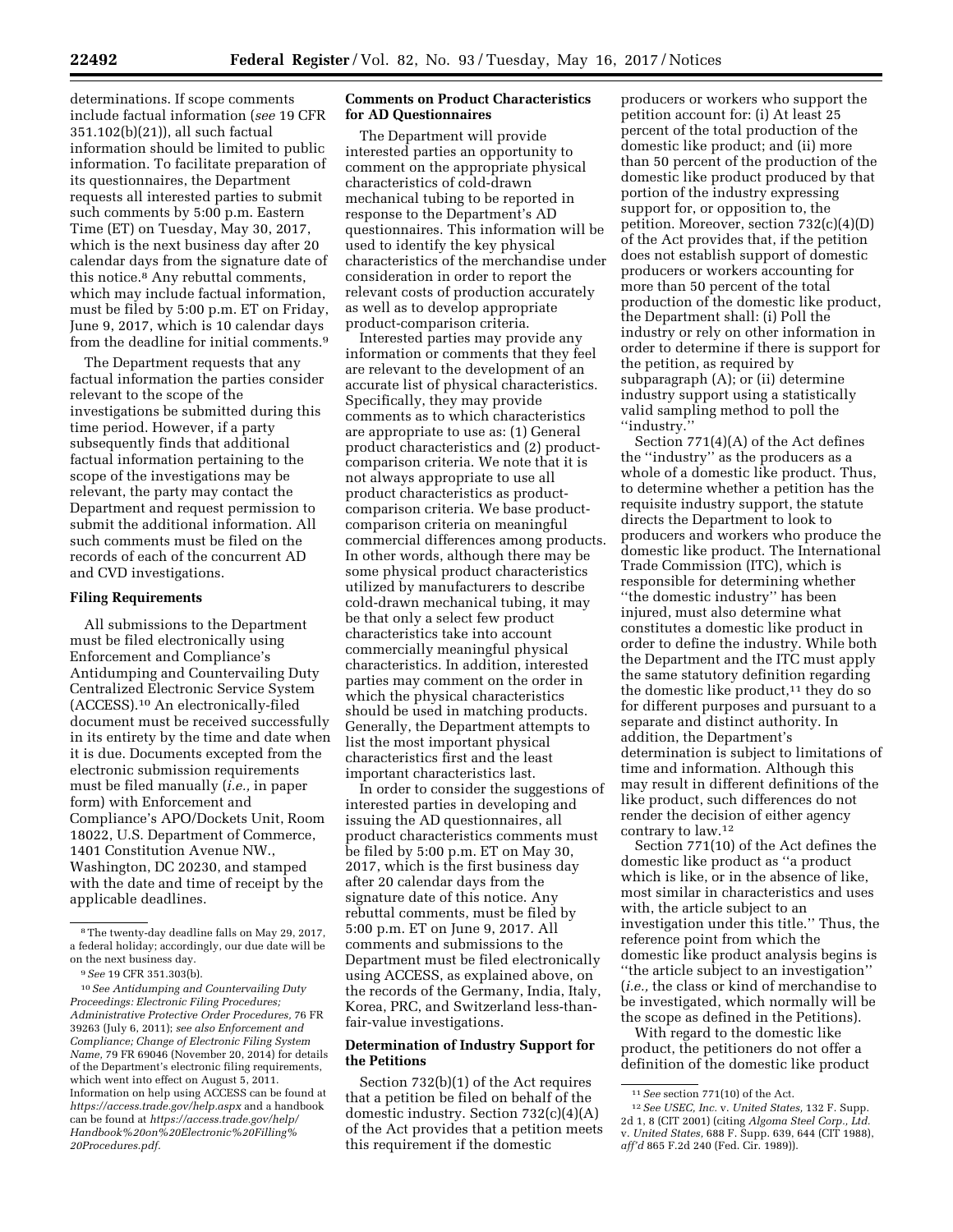distinct from the scope of the investigations. Based on our analysis of the information submitted on the record, we have determined that colddrawn mechanical tubing, as defined in the scope, constitutes a single domestic like product and we have analyzed industry support in terms of that domestic like product.<sup>13</sup>

In determining whether the petitioners have standing under section 732(c)(4)(A) of the Act, we considered the industry support data contained in the Petitions with reference to the domestic like product as defined in the ''Scope of the Investigations,'' in Appendix I of this notice. The petitioners provided 2016 production or U.S. shipments of the domestic like product for all supporters of the Petitions, and compared this to the estimated total production of the domestic like product for the entire domestic industry.14 We relied on data the petitioners provided for purposes of measuring industry support.15

Our review of the data provided in the Petitions, General Issues Supplement, and other information readily available

14*See* Volume I of the Petitions, at 2–3 and Exhibits GEN–3—GEN–5; *see also* General Issues Supplement, at 6–8 and Exhibits GEN–SUPP–3 and GEN–SUPP–4.

15 *Id.* For further discussion, *see* PRC AD Initiation Checklist, Germany AD Initiation Checklist, India AD Initiation Checklist, Italy AD Initiation Checklist, Korea AD Initiation Checklist, and Switzerland AD Initiation Checklist, at Attachment II.

to the Department indicates that the petitioners have established industry support for the Petitions.16 First, the Petitions established support from domestic producers (or workers) accounting for more than 50 percent of the total production of the domestic like product and, as such, the Department is not required to take further action in order to evaluate industry support (*e.g.,*  polling).17 Second, the domestic producers (or workers) have met the statutory criteria for industry support under section  $732(c)(4)(A)(i)$  of the Act because the domestic producers (or workers) who support the Petitions account for at least 25 percent of the total production of the domestic like product.18 Finally, the domestic producers (or workers) have met the statutory criteria for industry support under section 732(c)(4)(A)(ii) of the Act because the domestic producers (or workers) who support the Petitions account for more than 50 percent of the production of the domestic like product produced by that portion of the industry expressing support for, or opposition to, the Petitions.19 Accordingly, the Department determines that the Petitions were filed on behalf of the domestic industry within the meaning of section  $732(b)(1)$  of the Act.

The Department finds that the petitioners filed the Petitions on behalf of the domestic industry because they are interested parties as defined in section 771(9)(C) of the Act and they have demonstrated sufficient industry support with respect to the AD investigations that they are requesting that the Department initiate.20

# **Allegations and Evidence of Material Injury and Causation**

The petitioners allege that the U.S. industry producing the domestic like product is being materially injured, or is threatened with material injury, by reason of the imports of the subject merchandise sold at less than normal value (NV). In addition, the petitioners allege that subject imports exceed the

negligibility threshold provided for under section  $771(24)(A)$  of the Act.<sup>21</sup>

The petitioners contend that the industry's injured condition is illustrated by reduced market share; underselling and price suppression or depression; lost sales and revenues; decreased production, capacity utilization, and U.S. shipments; declines in employment of productionrelated workers, wages paid, and hours worked; and declines in financial performance.22 We have assessed the allegations and supporting evidence regarding material injury, threat of material injury, and causation, and we have determined that these allegations are properly supported by adequate evidence, and meet the statutory requirements for initiation.23

# **Allegations of Sales at Less Than Fair Value**

The following is a description of the allegations of sales at less than fair value upon which the Department based its decision to initiate AD investigations of imports of cold-drawn mechanical tubing from Germany, India, Italy, Korea, the PRC, and Switzerland. The sources of data for the deductions and adjustments relating to U.S. price and NV are discussed in greater detail in the country-specific initiation checklists.

## **Export Price**

For India, Italy, Korea, and the PRC, the petitioners based U.S. price on export price (EP) using price quotes for sales of cold-drawn mechanical tubing produced in, and exported from, the subject county and offered for sale in the United States.24 For Switzerland, the petitioners based EP on average unit values (AUVs) of publicly available import data.25 Where applicable, the petitioners made deductions from U.S. price for movement expenses, consistent

24*See* India AD Initiation Checklist, Italy AD Initiation Checklist, PRC AD Initiation Checklist, and Korea AD Initiation Checklist.

25*See* Switzerland AD Initiation Checklist.

<sup>13</sup>For a discussion of the domestic like product analysis in these cases, *see* Antidumping Duty Investigation Initiation Checklist: Certain Cold-Drawn Mechanical Tubing of Carbon and Alloy Steel from the People's Republic of China (PRC AD Initiation Checklist), at Attachment II, Analysis of Industry Support for the Antidumping and Countervailing Duty Petitions Covering Certain Cold-Drawn Mechanical Tubing of Carbon and Alloy Steel from the People's Republic of China, the Federal Republic of Germany, India, Italy, the Republic of Korea, and Switzerland (Attachment II); Antidumping Duty Investigation Initiation Checklist: Certain Cold-Drawn Mechanical Tubing of Carbon and Alloy Steel from the Federal Republic of Germany (Germany AD Initiation Checklist), at Attachment II; Antidumping Duty Investigation Initiation Checklist: Certain Cold-Drawn Mechanical Tubing of Carbon and Alloy Steel from India (India AD Initiation Checklist), at Attachment II; Antidumping Duty Investigation Initiation Checklist: Certain Cold-Drawn Mechanical Tubing of Carbon and Alloy Steel from Italy (Italy AD Initiation Checklist), at Attachment II; Antidumping Duty Investigation Initiation Checklist: Certain Cold-Drawn Mechanical Tubing of Carbon and Alloy Steel from the Republic of Korea (Korea AD Initiation Checklist), at Attachment II; and Antidumping Duty Investigation Initiation Checklist: Certain Cold-Drawn Mechanical Tubing of Carbon and Alloy Steel from Switzerland (Switzerland AD Initiation Checklist), at Attachment II. These checklists are dated concurrently with this notice and on file electronically via ACCESS. Access to documents filed via ACCESS is also available in the Central Records Unit, Room B8024 of the main Department of Commerce building.

<sup>16</sup>*See* PRC AD Initiation Checklist, Germany AD Initiation Checklist, India AD Initiation Checklist, Italy AD Initiation Checklist, Korea AD Initiation Checklist, and Switzerland AD Initiation Checklist, at Attachment II.

<sup>17</sup>*See* section 732(c)(4)(D) of the Act; *see also*  PRC AD Initiation Checklist, Germany AD Initiation Checklist, India AD Initiation Checklist, Italy AD Initiation Checklist, Korea AD Initiation Checklist, and Switzerland AD Initiation Checklist, at Attachment II.

<sup>18</sup>*See* PRC AD Initiation Checklist, Germany AD Initiation Checklist, India AD Initiation Checklist, Italy AD Initiation Checklist, Korea AD Initiation Checklist, and Switzerland AD Initiation Checklist, at Attachment II.

<sup>19</sup> *Id.*  20 *Id.* 

<sup>21</sup>*See* Volume I of the Petitions, at 15–16; *see also*  General Issues Supplement, at 9 and Exhibit GEN– SUPP–5.

 $^{22}\,Id.,$  at 12–30 and Exhibits GEN–3, GEN–12 and GEN–14—GEN–17.

<sup>23</sup>*See* PRC AD Initiation Checklist, at Attachment III, Analysis of Allegations and Evidence of Material Injury and Causation for the Antidumping and Countervailing Duty Petitions Covering Certain Cold-Drawn Mechanical Tubing of Carbon and Alloy Steel from the People's Republic of China, the Federal Republic of Germany, India, Italy, the Republic of Korea, and Switzerland (Attachment III); Germany AD Initiation Checklist, at Attachment III; India AD Initiation Checklist, at Attachment III; Italy AD Initiation Checklist, at Attachment III; Korea AD Initiation Checklist, at Attachment III; and Switzerland AD Initiation Checklist, at Attachment III.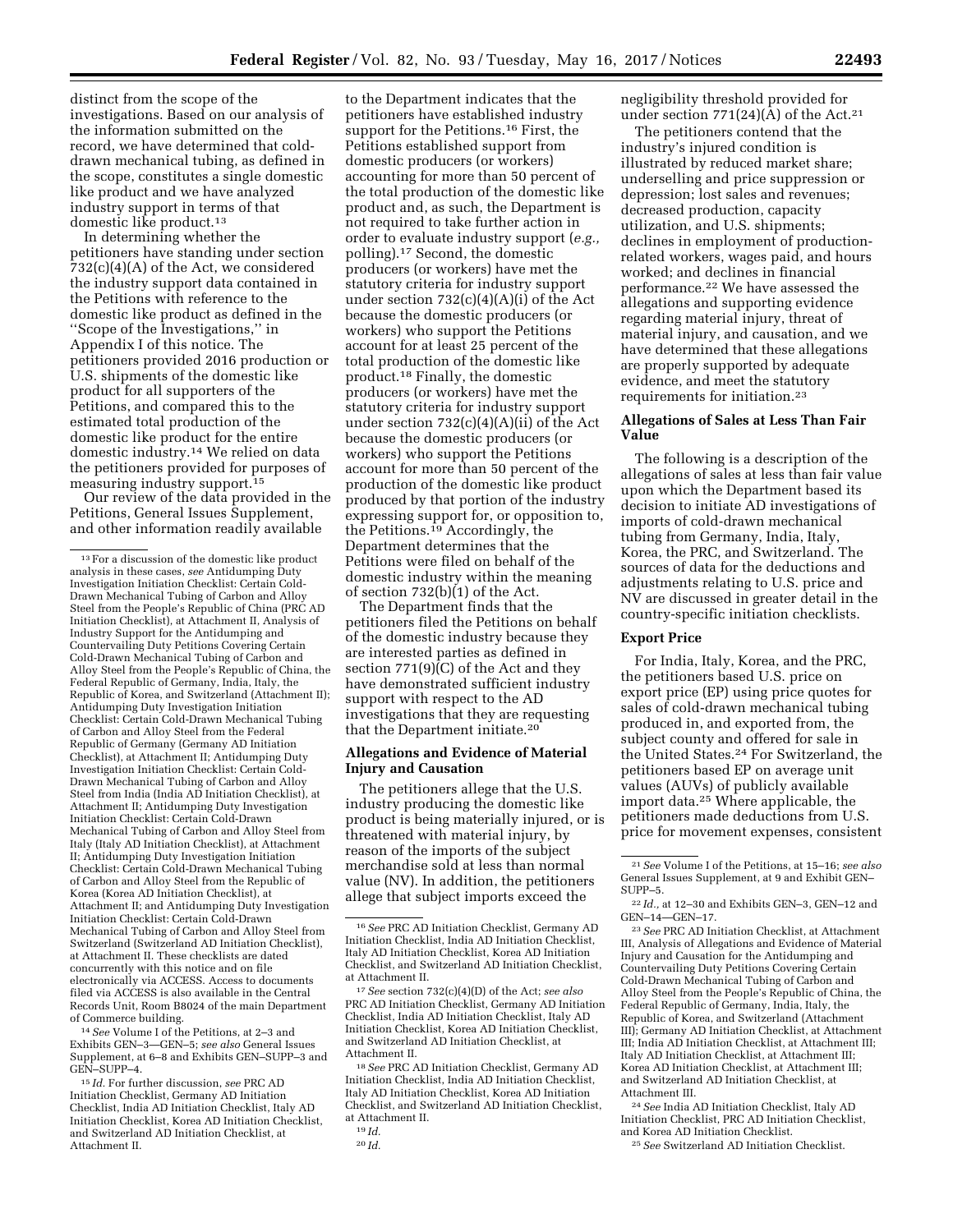with the terms of sale, and for a reseller markup.26

# **Constructed Export Price**

For Germany, the petitioners had reason to believe that the first transaction relating to the entry of goods into the United States was to a U.S. affiliate. Therefore, the petitioners based constructed export price (CEP) on a sales offer which was obtained from a confidential source.27 The petitioners made deductions from U.S. price for foreign movement expenses and U.S. importer's selling expenses to derive a net ex-factory CEP.

## **Normal Value**

For Germany, India, Italy, Korea, and Switzerland, the petitioners provided home market price information obtained through market research for cold-drawn mechanical tubing produced in, and offered for sale in, each of these countries.28 For all five of these countries, the petitioners provided a declaration from a market researcher for the price information.29 Where applicable, the petitioners made deductions for movement expenses and imputed credit expenses, consistent with the terms of sale.30

For Germany, Italy, Korea, and Switzerland, the petitioners also provided information that sales of colddrawn mechanical tubing in the respective home markets were made at prices below the cost of production (COP). With respect to Germany, Italy, Korea, and Switzerland, the petitioners calculated NV based on home market prices and constructed value (CV).31 For further discussion of COP and NV based on CV, *see* below.32

With respect to the PRC, the petitioners stated that the Department has found the PRC to be a NME country

31*See* Germany AD Initiation Checklist, Italy AD Initiation Checklist, Korea AD Initiation Checklist, and Switzerland AD Initiation Checklist.

32 In accordance with section 505(a) of the Trade Preferences Extension Act of 2015, amending section 773(b)(2) of the Act, for all of the investigations, the Department will request information necessary to calculate the CV and COP to determine whether there are reasonable grounds to believe or suspect that sales of the foreign like product have been made at prices that represent less than the COP of the product. The Department no longer requires a COP allegation to conduct this analysis.

in prior administrative proceedings in which the PRC has been involved.33 In accordance with section 771(18)(C)(i) of the Act, the presumption of NME status remains in effect until revoked by the Department. The presumption of NME status for the PRC has not been revoked by the Department and, therefore, remains in effect for purposes of the initiation of this investigation. Accordingly, the NV of the product for the PRC is appropriately based on factors of production (FOPs) valued in a surrogate market economy country, in accordance with section 773(c) of the Act.34 In the course of this investigation, all parties, and the public, will have the opportunity to provide relevant information related to the granting of separate rates to individual exporters.

The petitioners claim that Mexico is an appropriate surrogate country because it is a market economy country that is at a level of economic development comparable to that of the PRC, it is a significant producer of comparable merchandise, and public information from Mexico is available to value all material input factors.35 Based on the information provided by the petitioners, we determine that it is appropriate to use Mexico as a surrogate country for initiation purposes. Interested parties will have the opportunity to submit comments regarding surrogate country selection and, pursuant to 19 CFR  $351.301(c)(3)(i)$ , will be provided an opportunity to submit publicly available information to value FOPs within 30 days before the scheduled date of the preliminary determination.

## *Factors of Production*

Because information regarding the volume of inputs consumed by the PRC producers/exporters is not available, the petitioners relied on the production experience of a domestic producer of cold-drawn mechanical tubing in the United States as an estimate of Chinese manufacturers' FOPs.36 The petitioners valued the estimated FOPs using surrogate values from Mexico and used the average POI exchange rate to convert the data to U.S. dollars.37

## **Normal Value Based on Constructed Value**

Pursuant to section 773(b)(3) of the Act, COP consists of the cost of

35*See* Volume II of the Petition, at 5–6, Exhibit AD–PRC–3.A, B, and C, and Petition Supplement at 4–5 and Exhibit AD–PRC–Supp–5.

manufacturing (COM), SG&A, financial expenses, and packing expenses. The petitioners calculated COM based on the experience of a surrogate producer, adjusted for known differences between the surrogate producer and the producer(s) of the respective country (*i.e.,* Germany, Italy, Korea, and Switzerland), during the proposed POI.<sup>38</sup> Using publicly available data to account for price differences, the petitioners multiplied the surrogate usage quantities by the submitted value of the inputs used to manufacture colddrawn mechanical tubing in each country.39 For Germany, Italy, Korea, and Switzerland, labor and energy rates were derived from publicly available sources multiplied by the productspecific usage rates.40 For Germany, Italy, Korea, and Switzerland, to determine factory overhead, the petitioners relied on the financial statements of companies they asserted were producers of identical or comparable merchandise operating in the respective foreign country or on their own experience for repairs and maintenance and other factory overhead. For SG&A, and financial expense rates, the petitioners relied on financial statements of companies they asserted were producers of identical or comparable merchandise operating in the respective foreign country.41

For Germany, Italy, Korea, and Switzerland, because certain home market prices fell below COP, pursuant to sections 773(a)(4), 773(b), and 773(e) of the Act, as noted above, the petitioners also calculated NVs based on CV for those countries.42 Pursuant to section 773(e) of the Act, CV consists of the COM, SG&A, financial expenses, packing expenses, and profit. The petitioners calculated CV using the same average COM, SG&A, and financial expenses, to calculate COP.43 The petitioners relied on the financial statements of the same producers that they used for calculating manufacturing overhead, SG&A, and financial expenses to calculate the profit rate.<sup>44</sup>

## **Fair Value Comparisons**

Based on the data provided by the petitioners, there is reason to believe that imports of cold-drawn mechanical tubing from Germany, India, Italy, Korea, the PRC, and Switzerland are

40 *Id.* 

- 
- 42 *Id.*
- 43 *Id.*
- 44 *Id.*

<sup>26</sup>*See* India AD Initiation Checklist, Italy AD Initiation Checklist, Korea AD Initiation Checklist, PRC AD Initiation Checklist, and Switzerland AD Initiation Checklist.

<sup>27</sup>*See* Germany AD Initiation Checklist.

<sup>28</sup>*See* Germany AD Initiation Checklist, India AD Initiation Checklist, Italy AD Initiation Checklist, Korea AD Initiation Checklist, and Switzerland AD Initiation Checklist.

<sup>29</sup> *Id.*  30 *Id.* 

<sup>33</sup>*See* Volume II of the Petition, at 4–5.

<sup>34</sup>*See* PRC AD Initiation Checklist.

<sup>36</sup> *Id.,* at 6 and Exhibit AD–PRC–4.B.

<sup>37</sup>*See* Volume II of the Petition at, 6–7 and Exhibit AD–PRC–4.D.

<sup>38</sup>*See* Germany AD Initiation Checklist, Italy AD Initiation Checklist, Korea AD Initiation Checklist, and Switzerland AD Initiation Checklist.

<sup>39</sup> *Id.* 

<sup>41</sup> *Id.*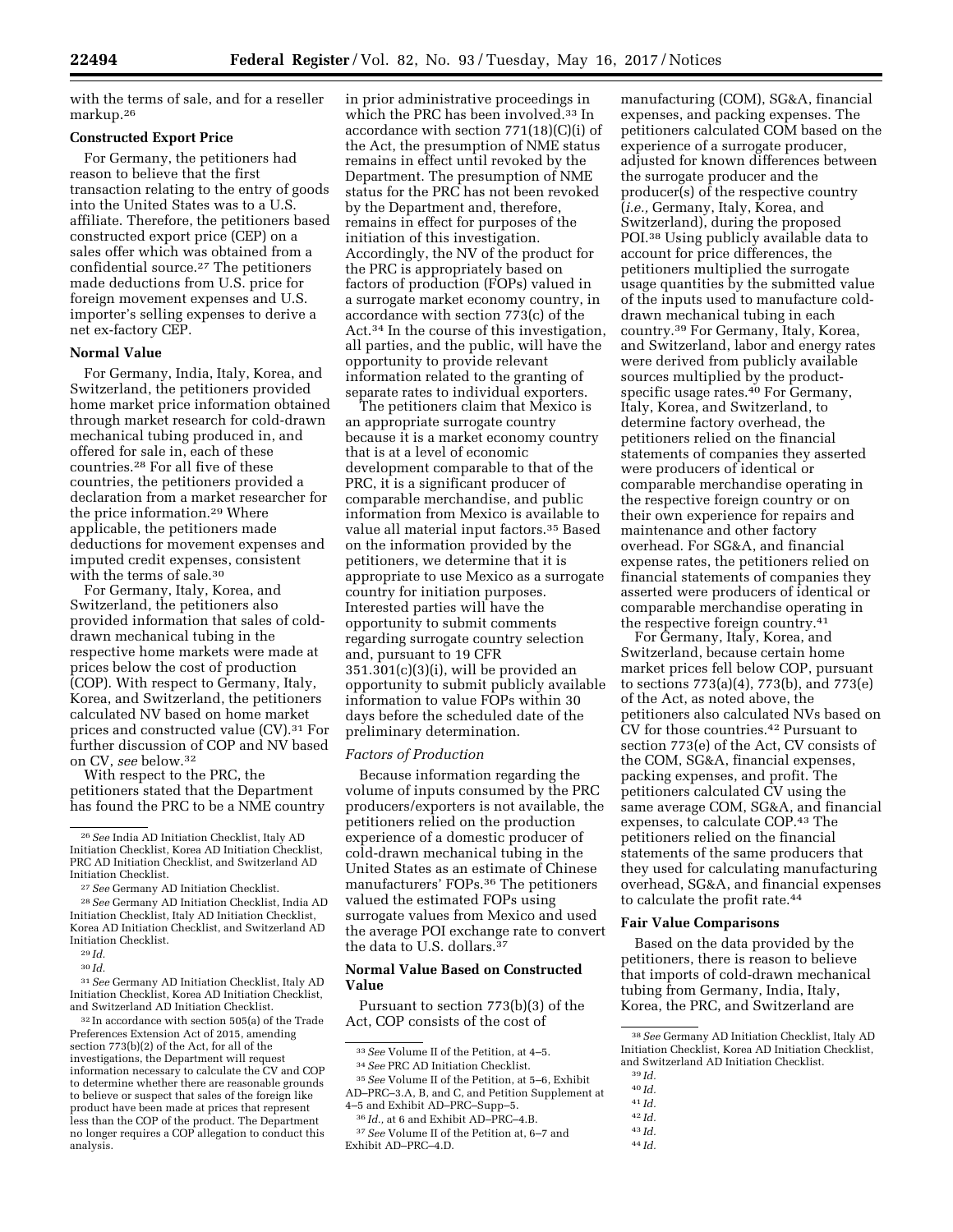being, or are likely to be, sold in the United States at less than fair value. Based on comparisons of EP, or CEP, to NV in accordance with sections 772 and 773 of the Act, the estimated dumping margins for cold-drawn mechanical tubing are as follows: (1) Germany ranges from 77.70 to 209.06 percent; 45 (2) India is  $33.80$  percent;  $46$  (3) Italy ranges from 37.08 to 68.95 percent; 47 (4) Korea ranges from 12.00 to 48.00 percent; 48 (5) the PRC ranges from 87.58 to 186.89 percent; 49 and (6) Switzerland ranges from 38.02 to 52.21.50

# **Initiation of Less-Than-Fair-Value Investigations**

Based upon the examination of the AD Petitions, we find that the Petitions meet the requirements of section 732 of the Act. Therefore, we are initiating AD investigations to determine whether imports of cold-drawn mechanical tubing from Germany, India, Italy, Korea, the PRC, and Switzerland are being, or are likely to be, sold in the United States at less than fair value. In accordance with section 733(b)(1)(A) of the Act and 19 CFR 351.205(b)(1), unless postponed, we will make our preliminary determinations no later than 140 days after the date of this initiation.

Under the the Trade Preferences Extension Act of 2015, numerous amendments to the AD and CVD law were made.51 The 2015 law does not specify dates of application for those amendments. On August 6, 2015, the Department published an interpretative rule, in which it announced the applicability dates for each amendment to the Act, except for amendments contained in section 771(7) of the Act, which relate to determinations of material injury by the ITC.52 The amendments to sections 771(15), 773, 776, and 782 of the Act are applicable to all determinations made on or after August 6, 2015, and, therefore, apply to these AD investigations.<sup>53</sup>

# **Respondent Selection**

The petitioners identified eight companies in Germany,54 39 companies in India,<sup>55</sup> 12 companies in Italy,<sup>56</sup> 17 companies in Korea,57 91 companies in the PRC,58 and three companies in Switzerland,59 as producers/exporters of cold-drawn mechanical tubing. Following standard practice in AD investigations involving market economy countries, the Department will, where appropriate, select respondents based on U.S. Customs and Border Protection (CBP) data for U.S. imports of cold-drawn mechanical tubing during the respective POIs under the appropriate Harmonized Tariff Schedule subheadings. We intend to release CBP data under Administrative Protective Order (APO) to all parties with access to information protected by APO within five business days of the announcement of the initiation of this investigation. Interested parties must submit applications for disclosure under APO in accordance with 19 CFR 351.305(b). Instructions for filing such applications may be found on the Department's Web site at *[http://](http://enforcement.trade.gov/apo) [enforcement.trade.gov/apo.](http://enforcement.trade.gov/apo)* 

Interested parties may submit comments regarding the CBP data and respondent selection by 5:00 p.m. ET on the seventh calendar day after publication of this notice. Parties wishing to submit rebuttal comments should submit those comments five calendar days after the deadline for initial comments.

Comments must be filed electronically using ACCESS. An electronically-filed document must be received successfully, in its entirety, by ACCESS no later than 5:00 p.m. ET on the date noted above. If respondent selection is necessary, within 20 days of publication of this notice, we intend to make our decisions regarding respondent selection based upon comments received from interested parties and our analysis of the record information.

With respect to the PRC, the petitioners named 12 PRC-producers/ exporters as accounting for the majority of exports of cold-drawn mechanical tubing to the United States from the PRC.<sup>60</sup> In accordance with our standard

- 58 *Id.;* and PRC AD Initiation Checklist.
- 59 *Id.;* and Switzerland AD Initiation Checklist.

60Though the petitioners listed 91 ''known Chinese producers of subject mechanical tubing'' in Volume I of the Petition at Exhibit Gen–11, they clarified in the PRC-specific Volume II of the

practice for respondent selection in AD cases involving NME countries, we intend to issue quantity and value (Q&V) questionnaires to producers/ exporters of merchandise subject to the investigation and, if necessary, base respondent selection on the responses received. For this investigation, the Department will request Q&V information from known exporters and producers identified, with complete contact information, in the Petition. In addition, the Department will post the Q&V questionnaire along with filing instructions on the Enforcement and Compliance Web site at *[http://](http://www.trade.gov/enforcement/news.asp) [www.trade.gov/enforcement/news.asp.](http://www.trade.gov/enforcement/news.asp)* 

Producers/exporters of cold-drawn mechanical tubing from the PRC that do not receive Q&V questionnaires by mail may still submit a response to the Q&V questionnaire and can obtain a copy from the Enforcement & Compliance Web site. The Q&V response must be submitted by the relevant PRC exporters/producers no later than 5:00 p.m. ET on May 24, 2017. All Q&V responses must be filed electronically via ACCESS.

#### **Separate Rates**

In order to obtain separate-rate status in an NME investigation, exporters and producers must submit a separate-rate application.61 The specific requirements for submitting a separate-rate application in the PRC investigation are outlined in detail in the application itself, which is available on the Department's Web site at *[http://](http://enforcement.trade.gov/nme/nme-sep-rate.html) [enforcement.trade.gov/nme/nme-sep](http://enforcement.trade.gov/nme/nme-sep-rate.html)[rate.html.](http://enforcement.trade.gov/nme/nme-sep-rate.html)* The separate-rate application will be due 30 days after publication of this initiation notice.62 Exporters and producers who submit a separate-rate application and have been selected as mandatory respondents will be eligible for consideration for separate-rate status only if they respond to all parts of the Department's AD questionnaire as mandatory respondents. The Department requires that companies

61*See* Policy Bulletin 05.1: Separate-Rates Practice and Application of Combination Rates in Antidumping Investigation involving Non-Market Economy Countries (April 5, 2005), available at *<http://enforcement.trade.gov/policy/bull05-1.pdf>* (Policy Bulletin 05.1).

62Although in past investigations this deadline was 60 days, consistent with 19 CFR 351.301(a), which states that ''the Secretary may request any person to submit factual information at any time during a proceeding,'' this deadline is now 30 days.

<sup>45</sup>*See* Germany AD Initiation Checklist.

<sup>46</sup>*See* India AD Initiation Checklist.

<sup>47</sup>*See* Italy AD Initiation Checklist.

<sup>48</sup>*See* Korea AD Initiation Checklist.

<sup>49</sup>*See* PRC AD Initiation Checklist.

<sup>50</sup>*See* Switzerland AD Initiation Checklist.

<sup>51</sup>*See* Trade Preferences Extension Act of 2015, Public Law 114–27, 129 Stat. 362 (2015).

<sup>52</sup>*See Dates of Application of Amendments to the Antidumping and Countervailing Duty Laws Made by the Trade Preferences Extension Act of 2015,* 80 FR 46793 (August 6, 2015).

<sup>53</sup> *Id.* at 46794–95. The 2015 amendments may be found at *[https://www.congress.gov/bill/114th](https://www.congress.gov/bill/114th-congress/house-bill/1295/text/pl)[congress/house-bill/1295/text/pl.](https://www.congress.gov/bill/114th-congress/house-bill/1295/text/pl)* 

<sup>54</sup>*See* Volume I at Exhibit GEN–11; and Germany AD Initiation Checklist.

<sup>55</sup> *Id.;* and India AD Initiation Checklist.

<sup>56</sup> *Id.,* and Italy AD Initiation Checklist.

<sup>57</sup> *Id.;* and Korea AD Initiation Checklist.

Petition that ''to the best of the petitioners' knowledge, cold-drawn mechanical tubing is manufactured in China and exported to the United States by several dozen companies, with the majority of exports coming from {12 listed producers and exporters for which companyspecific information was attached}. *See* Volume II of the Petition at 1–2 and Exhibit AD–PRC–1.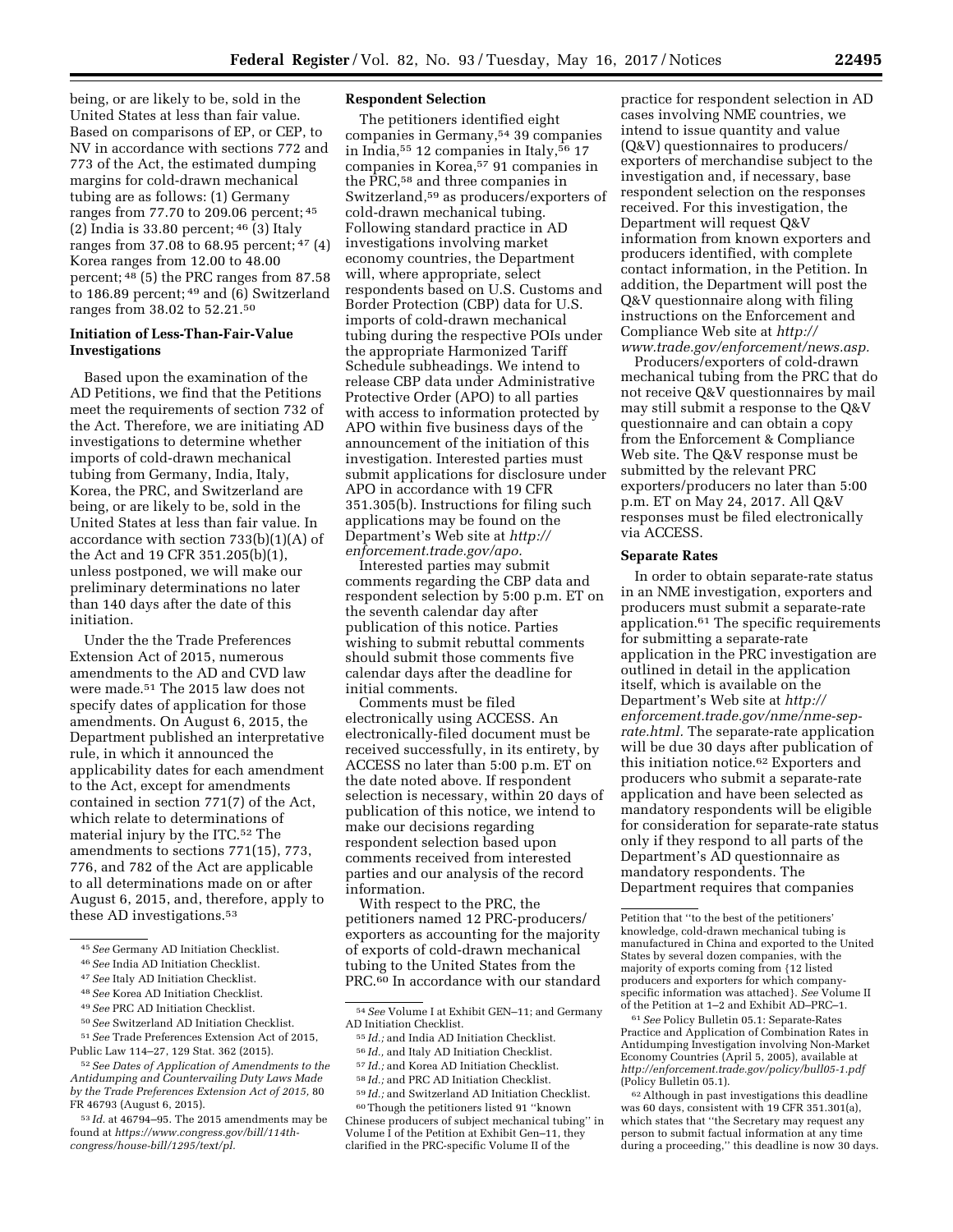from the PRC submit a response to both the Q&V questionnaire and the separaterate application by the respective deadlines in order to receive consideration for separate-rate status. Companies not filing a timely Q&V response will not receive separate-rate consideration.

## **Use of Combination Rates**

The Department will calculate combination rates for certain respondents that are eligible for a separate rate in an NME investigation. The Separate Rates and Combination Rates Bulletin states:

{w}hile continuing the practice of assigning separate rates only to exporters, all separate rates that the Department will now assign in its NME Investigation will be specific to those producers that supplied the exporter during the period of investigation. Note, however, that one rate is calculated for the exporter and all of the producers which supplied subject merchandise to it during the period of investigation. This practice applies both to mandatory respondents receiving an individually calculated separate rate as well as the pool of non-investigated firms receiving the weighted-average of the individually calculated rates. This practice is referred to as the application of ''combination rates'' because such rates apply to specific combinations of exporters and one or more producers. The cash-deposit rate assigned to an exporter will apply only to merchandise both exported by the firm in question *and*  produced by a firm that supplied the exporter during the period of investigation.<sup>63</sup>

# **Distribution of Copies of the Petitions**

In accordance with section 732(b)(3)(A)(i) of the Act and 19 CFR 351.202(f), copies of the public version of the Petitions have been provided to the governments of Germany, India, Italy, Korea, the PRC, and Switzerland *via* ACCESS. To the extent practicable, we will attempt to provide a copy of the public version of the Petitions to each exporter named in the Petitions, as provided under 19 CFR 351.203(c)(2).

#### **ITC Notification**

We will notify the ITC of our initiation, as required by section 732(d) of the Act.

# **Preliminary Determinations by the ITC**

The ITC will preliminarily determine, within 45 days after the date on which the Petitions were filed, whether there is a reasonable indication that imports of cold-drawn mechanical tubing from Germany, India, Italy, Korea, the PRC, and Switzerland are materially injuring or threatening material injury to a U.S. industry.64 A negative ITC

determination for any country will result in the investigation being terminated with respect to that country; 65 otherwise, these investigations will proceed according to statutory and regulatory time limits.

#### **Submission of Factual Information**

Factual information is defined in 19 CFR 351.102(b)(21) as: (i) Evidence submitted in response to questionnaires; (ii) evidence submitted in support of allegations; (iii) publicly available information to value factors under 19 CFR 351.408(c) or to measure the adequacy of remuneration under 19 CFR 351.511(a)(2); (iv) evidence placed on the record by the Department; and (v) evidence other than factual information described in (i)–(iv). 19 CFR 351.301(b) requires that any party, when submitting factual information, must specify under which subsection of 19 CFR 351.102(b)(21) the information is being submitted 66 and, if the information is submitted to rebut, clarify, or correct factual information already on the record, to provide an explanation identifying the information already on the record that the factual information seeks to rebut, clarify, or correct.67 Time limits for the submission of factual information are addressed in 19 CFR 351.301, which provides specific time limits based on the type of factual information being submitted. Interested parties should review the regulations prior to submitting factual information in these investigations.

## **Extensions of Time Limits**

Parties may request an extension of time limits before the expiration of a time limit established under 19 CFR 351, or as otherwise specified by the Secretary. In general, an extension request will be considered untimely if it is filed after the expiration of the time limit established under 19 CFR 351. For submissions that are due from multiple parties simultaneously, an extension request will be considered untimely if it is filed after 10:00 a.m. ET on the due date. Under certain circumstances, we may elect to specify a different time limit by which extension requests will be considered untimely for submissions which are due from multiple parties simultaneously. In such a case, we will inform parties in the letter or memorandum setting forth the deadline (including a specified time) by which extension requests must be filed to be considered timely. An extension request

must be made in a separate, stand-alone submission; under limited circumstances we will grant untimelyfiled requests for the extension of time limits. Parties should review *Extension of Time Limits; Final Rule,* 78 FR 57790 (September 20, 2013), available at *[http://www.gpo.gov/fdsys/pkg/FR-2013-](http://www.gpo.gov/fdsys/pkg/FR-2013-09-20/html/2013-22853.htm) [09-20/html/2013-22853.htm,](http://www.gpo.gov/fdsys/pkg/FR-2013-09-20/html/2013-22853.htm)* prior to submitting factual information in these investigations.

#### **Certification Requirements**

Any party submitting factual information in an AD or CVD proceeding must certify to the accuracy and completeness of that information.68 Parties are hereby reminded that revised certification requirements are in effect for company/government officials, as well as their representatives. Investigations initiated on the basis of petitions filed on or after August 16, 2013, and other segments of any AD or CVD proceedings initiated on or after August 16, 2013, should use the formats for the revised certifications provided at the end of the *Final Rule.*69 The Department intends to reject factual submissions if the submitting party does not comply with applicable revised certification requirements.

#### **Notification to Interested Parties**

Interested parties must submit applications for disclosure under APO in accordance with 19 CFR 351.305. On January 22, 2008, the Department published *Antidumping and Countervailing Duty Proceedings: Documents Submission Procedures; APO Procedures,* 73 FR 3634 (January 22, 2008). Parties wishing to participate in these investigations should ensure that they meet the requirements of these procedures (*e.g.,* the filing of letters of appearance as discussed in 19 CFR 351.103(d)).

This notice is issued and published pursuant to sections 732(c)(2) and 777(i) of the Act, and 19 CFR 351.203(c).

Dated: May 9, 2017.

## **Gary Taverman,**

*Associate Deputy Assistant Secretary for Antidumping and Countervailing Duty Operations.* 

# **Appendix I**

## **Scope of the Investigations**

The scope of these investigations covers cold-drawn mechanical tubing of carbon and

<sup>63</sup>*See* Policy Bulletin 05.1 at 6 (emphasis added). 64*See* section 733(a) of the Act.

<sup>65</sup> *Id.* 

<sup>66</sup>*See* 19 CFR 351.301(b).

<sup>67</sup>*See* 19 CFR 351.301(b)(2).

<sup>68</sup>*See* section 782(b) of the Act.

<sup>69</sup>*See Certification of Factual Information to Import Administration during Antidumping and Countervailing Duty Proceedings,* 78 FR 42678 (July 17, 2013) (*Final Rule*); *see also* frequently asked questions regarding the *Final Rule,* available at *[http://enforcement.trade.gov/tlei/notices/factual](http://enforcement.trade.gov/tlei/notices/factual_info_final_rule_FAQ_07172013.pdf)*\_ *info*\_*final*\_*rule*\_*FAQ*\_*[07172013.pdf.](http://enforcement.trade.gov/tlei/notices/factual_info_final_rule_FAQ_07172013.pdf)*